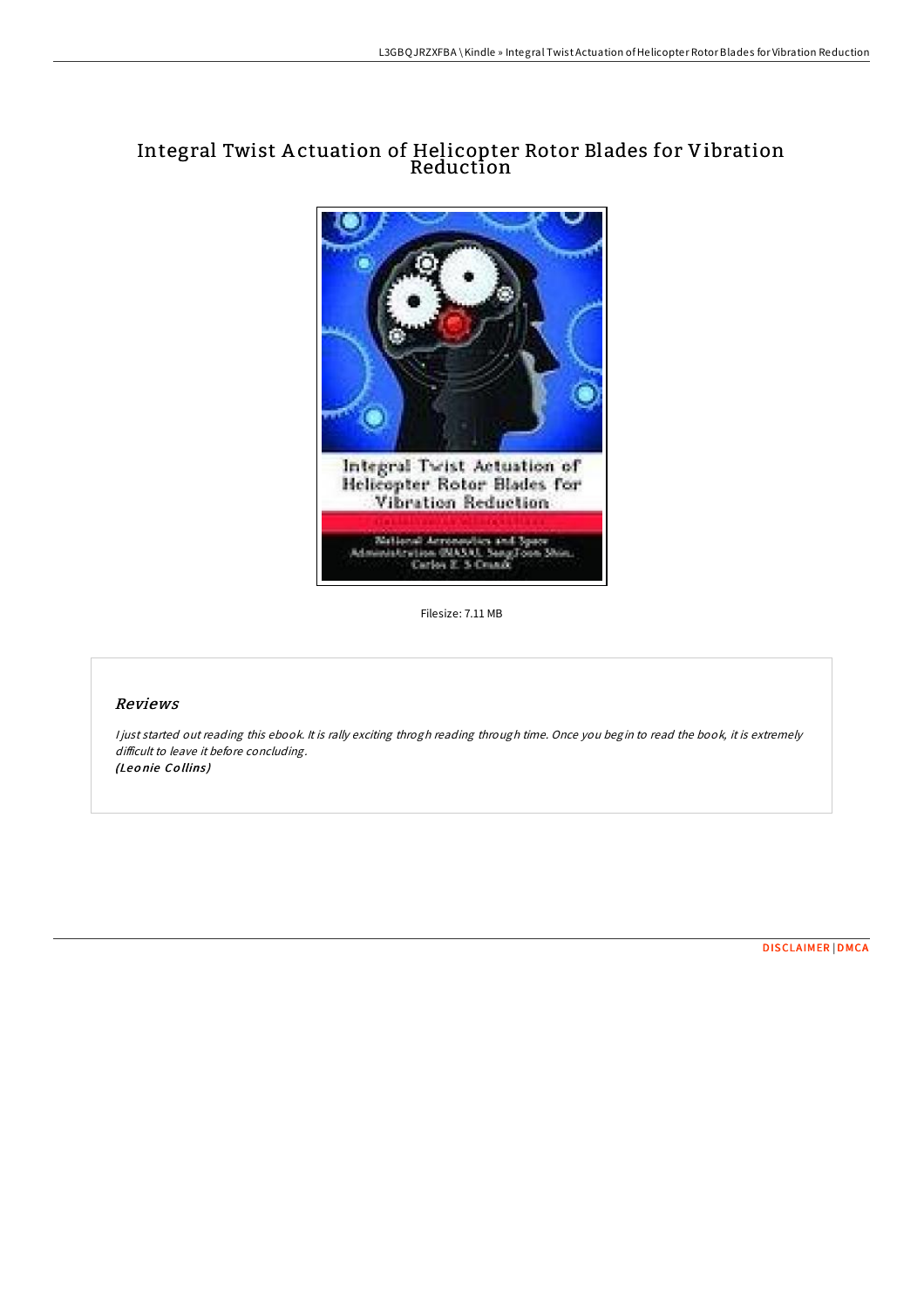## INTEGRAL TWIST ACTUATION OF HELICOPTER ROTOR BLADES FOR VIBRATION REDUCTION



**DOWNLOAD PDF** 

Biblioscholar Mrz 2013, 2013. Taschenbuch. Book Condition: Neu. 246x189x5 mm. This item is printed on demand - Print on Demand Neuware - Active integral twist control for vibration reduction of helicopter rotors during forward flight is investigated. The twist deformation is obtained using embedded anisotropic piezocomposite actuators. An analytical framework is developed to examine integrally-twisted blades and their aeroelastic response during different flight conditions: frequency domain analysis for hover, and time domain analysis for forward flight. Both stem from the same three-dimensional electroelastic beam formulation with geometrical-exactness, and axe coupled with a finite-state dynamic inflow aerodynamics model. A prototype Active Twist Rotor blade was designed with this framework using Active Fiber Composites as the actuator. The ATR prototype blade was successfully tested under non-rotating conditions. Hover testing was conducted to evaluate structural integrity and dynamic response. In both conditions, a very good correlation was obtained against the analysis. Finally, a four-bladed ATR system is built and tested to demonstrate its concept in forward flight. This experiment was conducted at NASA Langley T~ansonic Dynamics Tunnel and represents the first-of-a-kind Mach-scaled fully-active-twist rotor system to undergo forward flight test. In parallel, the impact upon the fixed- and rotating-system loads is estimated by the analysis. While discrepancies are found in the amplitude of the loads under actuation, the predicted trend of load variation with respect to its control phase correlates well. It was also shown, both experimentally and numerically, that the ATR blade design has the potential for hub vibratory load reduction of up to 90% using individual blade control actuation. Using the numerical framework, system identification is performed to estimate the harmonic transfer functions. The linear timeperiodic system can be represented by a linear time-invariant system under the three modes of blade actuation: collective, longitudinal cyclic, and lateral cyclic. 90 pp. Englisch.

€ Read Integral Twist [Actuatio](http://almighty24.tech/integral-twist-actuation-of-helicopter-rotor-bla.html)n of Helicopter Rotor Blades for Vibration Reduction Online B Download PDF Integral Twist [Actuatio](http://almighty24.tech/integral-twist-actuation-of-helicopter-rotor-bla.html)n of Helicopter Rotor Blades for Vibration Reduction